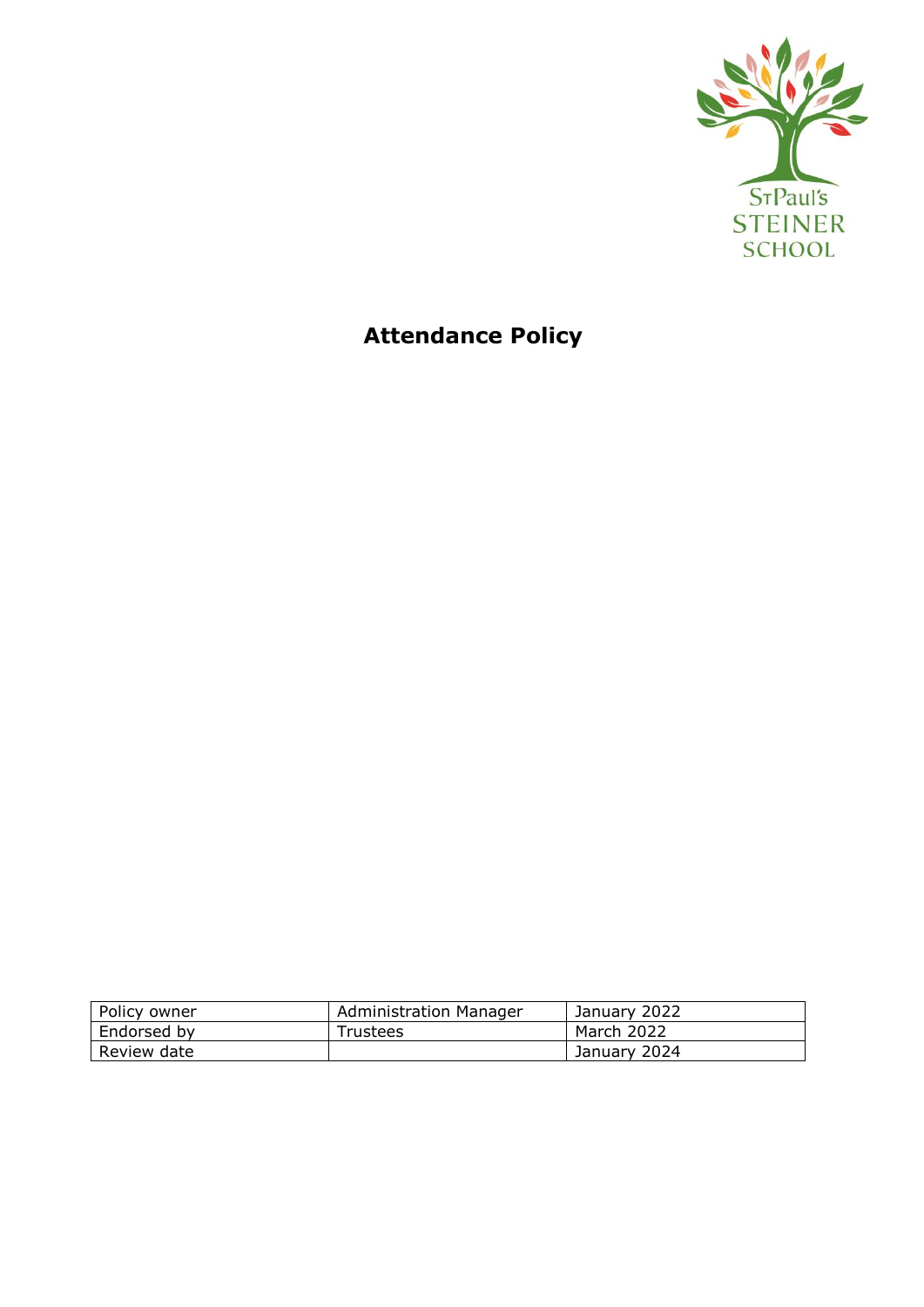# **Contents**

# <span id="page-1-0"></span>**1. Aims**

We are committed to meeting our obligations with regards to school attendance by:

- Promoting good attendance and reducing absence, including persistent absence
- Ensuring every pupil has access to full-time education to which they are entitled
- Acting early to address patterns of absence

We will also support parents to perform their legal duty to ensure their children of compulsory school age attend regularly, and will promote and support punctuality in attending lessons.

## <span id="page-1-1"></span>**2. Legislation and guidance**

This policy meets the requirements of the [school attendance guidance](https://www.gov.uk/government/publications/school-attendance) from the Department for Education (DfE), and refers to the DfE's statutory guidance on [school attendance parental](https://www.gov.uk/government/publications/parental-responsibility-measures-for-behaviour-and-attendance)  [responsibility measures.](https://www.gov.uk/government/publications/parental-responsibility-measures-for-behaviour-and-attendance) These documents are drawn from the following legislation setting out the legal powers and duties that govern school attendance:

- Part 6 of [The Education Act 1996](https://www.legislation.gov.uk/ukpga/1996/56/part/VI/chapter/II)
- Part 3 of [The Education Act 2002](http://www.legislation.gov.uk/ukpga/2002/32/part/3/chapter/3)
- Part 7 of [The Education and Inspections Act 2006](http://www.legislation.gov.uk/ukpga/2006/40/part/7/chapter/2/crossheading/school-attendance)
- [The Education \(Pupil Registration\) \(England\) Regulations 2006](http://www.legislation.gov.uk/uksi/2006/1751/contents/made) (and [2010,](https://www.legislation.gov.uk/uksi/2010/1725/regulation/2/made) [2011,](https://www.legislation.gov.uk/uksi/2011/1625/made) [2013,](https://www.legislation.gov.uk/uksi/2013/756/made) [2016](https://www.legislation.gov.uk/uksi/2016/792/made/data.html) amendments)
- [The Education \(Penalty Notices\) \(England\) \(Amendment\) Regulations 2013](https://www.legislation.gov.uk/uksi/2013/757/regulation/2/made)
- This policy also refers to the DfE's guidance on the [school census,](https://www.gov.uk/guidance/complete-the-school-census) which explains the persistent absence threshold.

# **Introduction and Definitions**

This policy is to enable the St Paul's Steiner School to work positively and clearly with parents in matters relating to attendance. We hope that with this clarity we will be able to support the children's education and fulfil the legal responsibilities lying with the parents and School. Please write or talk to the school before arranging any activity that may get in the way of your child's attendance.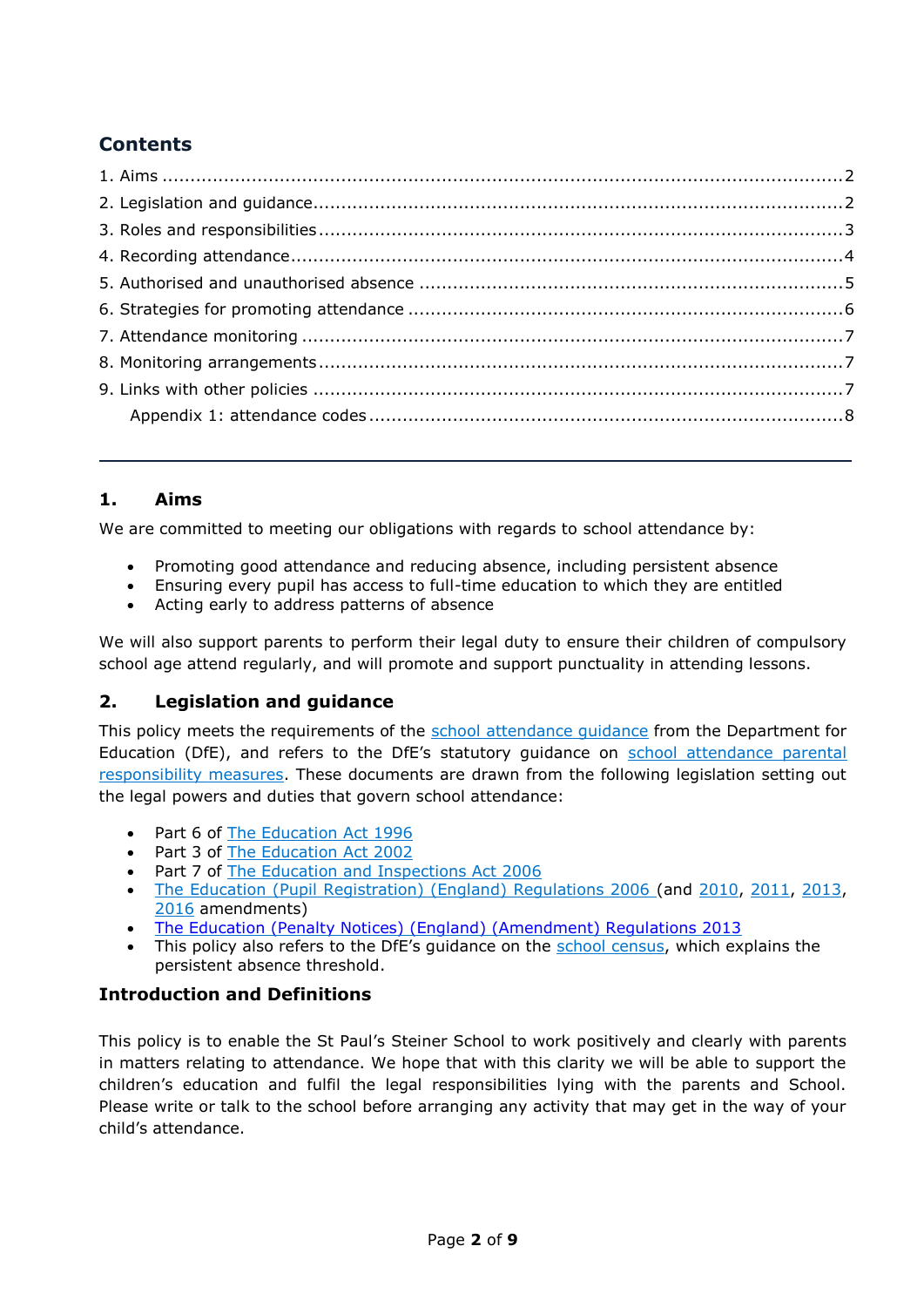# **The legal requirements**

The law requires that children of compulsory school age must attend regular full-time schooling and that we complete a daily attendance register for the morning and afternoon session that shows whether the pupil has an authorised or unauthorised absence. We consider that children should achieve 96% attendance, which is the expected national average for schools.

We communicate with Access and Engagement Section of our Local Authority (Islington) in case of persistent lateness or unauthorised absence and submit all the requested statistics to the DfE and Ofsted.

#### **At St Paul's Steiner School we:**

- Regard any unnecessary absence as undermining the education. Our teaching methods make it almost impossible to catch up with learning and work missed, or for it to be done at home.
- Regard punctuality as healthy and appropriate and consider avoidable lateness as hampering the pupil's development.
- Do not encourage requests for holidays during term time and we will only give permission in very exceptional circumstances. We have longer holidays than state schools and many independent schools.
- We regard the children's health as paramount and encourage parents of sick children to keep them home until they are fully better and in a fit state to learn

#### <span id="page-2-0"></span>**3. Roles and responsibilities**

#### **3.1 The Trustee board**

The Trustee board is responsible for monitoring attendance figures for the whole school. It also holds the headteacher to account for the implementation of this policy.

#### **3.2 The Headteacher**

The Headteacher is responsible for:

- Implementation of this policy at the school
- Monitoring school-level absence data and reporting it to Trustees
- Supporting staff with monitoring the attendance of individual pupils
- Issuing fixed-penalty notices, where necessary

#### **3.3 The Monitoring Team**

The Monitoring Team consists of the Administration Manager, DSL & DDDLS:

- Monitors attendance data across the school and at an individual pupil level
- Reports concerns about attendance to the Teacher who works with the Safeguarding Team to tackle persistent absence and arranges calls and meetings with parents to discuss attendance issues

#### **3.4 Class Teachers**

Class Teachers are responsible for recording attendance on a daily basis, using the correct codes, and submitting this information to the school office. Children's absence will be monitored on a weekly basis by the class teacher. The registers will be monitored by the Admin manager. If a pupil's absence goes above 7 days, the class teacher will contact the parents to discuss the reasons for this.

#### **3.5 Subject & Cover Teachers**

Subject & Cover Teachers are responsible for recording attendance on a daily basis, using the correct codes, and submitting this information to the school office.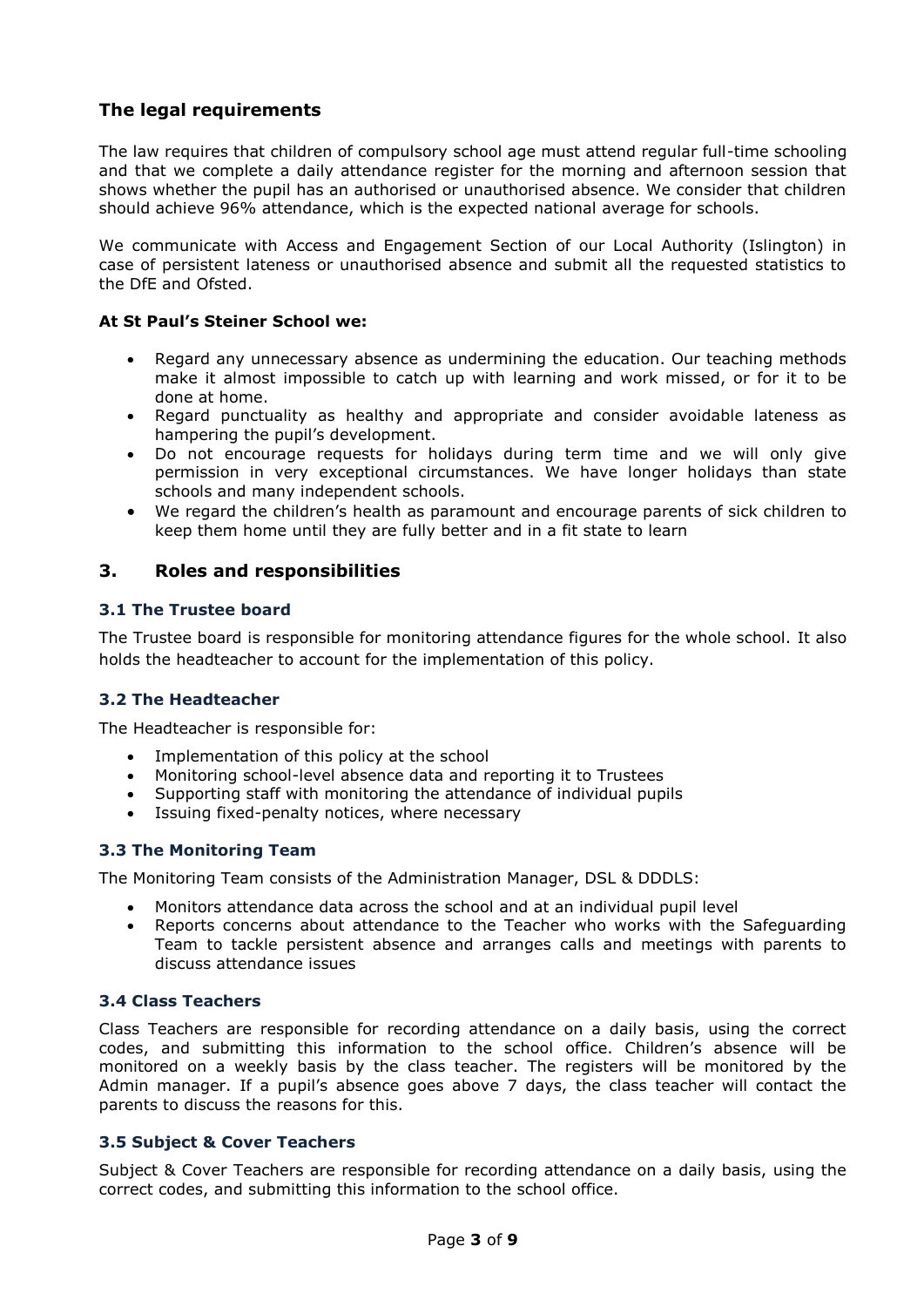### **3.6 School Staff**

The Admin staff are expected to take calls from parents about absence and record it on the school system.

#### <span id="page-3-0"></span>**4. Recording attendance**

#### **4.1 Attendance register**

We will keep an attendance register, and place all pupils onto this register.

We will take our attendance register at the start of the first session of each school day and once during the second session. It will mark whether every pupil is:

- Present
- Attending an approved off-site educational activity
- Absent
- Unable to attend due to exceptional circumstances

Any amendment to the attendance register will include:

- The original entry
- The amended entry
- The reason for the amendment
- The date on which the amendment was made
- The name and position of the person who made the amendment

See appendix 1 for the DfE attendance codes.

We will keep every entry on the attendance register for 3 years after the date on which the entry was made.

Parents are asked to ensure that pupils arrive in school on time. The doors open at 8.15am and pupils are expected to be either at their places and ready to learn or ready to say the Morning Verse by 8.30am. Registration formally closes at 9.00am. After 8.30am, your child is considered Late and you MUST sign them in at Reception.

Pupils must arrive in school by 8.30am on each school day.

The register for the first session will be taken at **8.30am** and will be kept open until **8.40am** the register for the second session will be taken at **2.05pm**.

#### **4.2 Unplanned absence**

The pupil's parent/carer must notify the school on the first day of an unplanned absence by 8.30am or as soon as practically possible (see also section 7).

Should your child be unwell and unable to attend or is running late, parents MUST email the school on [absence@stpaulsstienerschool.org](mailto:absence@stpaulsstienerschool.org) by 8.30am with the reason, date and name. Each day the child is ill requires a new email.

We will mark absence due to illness as authorised unless the school has a genuine concern about the authenticity of the illness.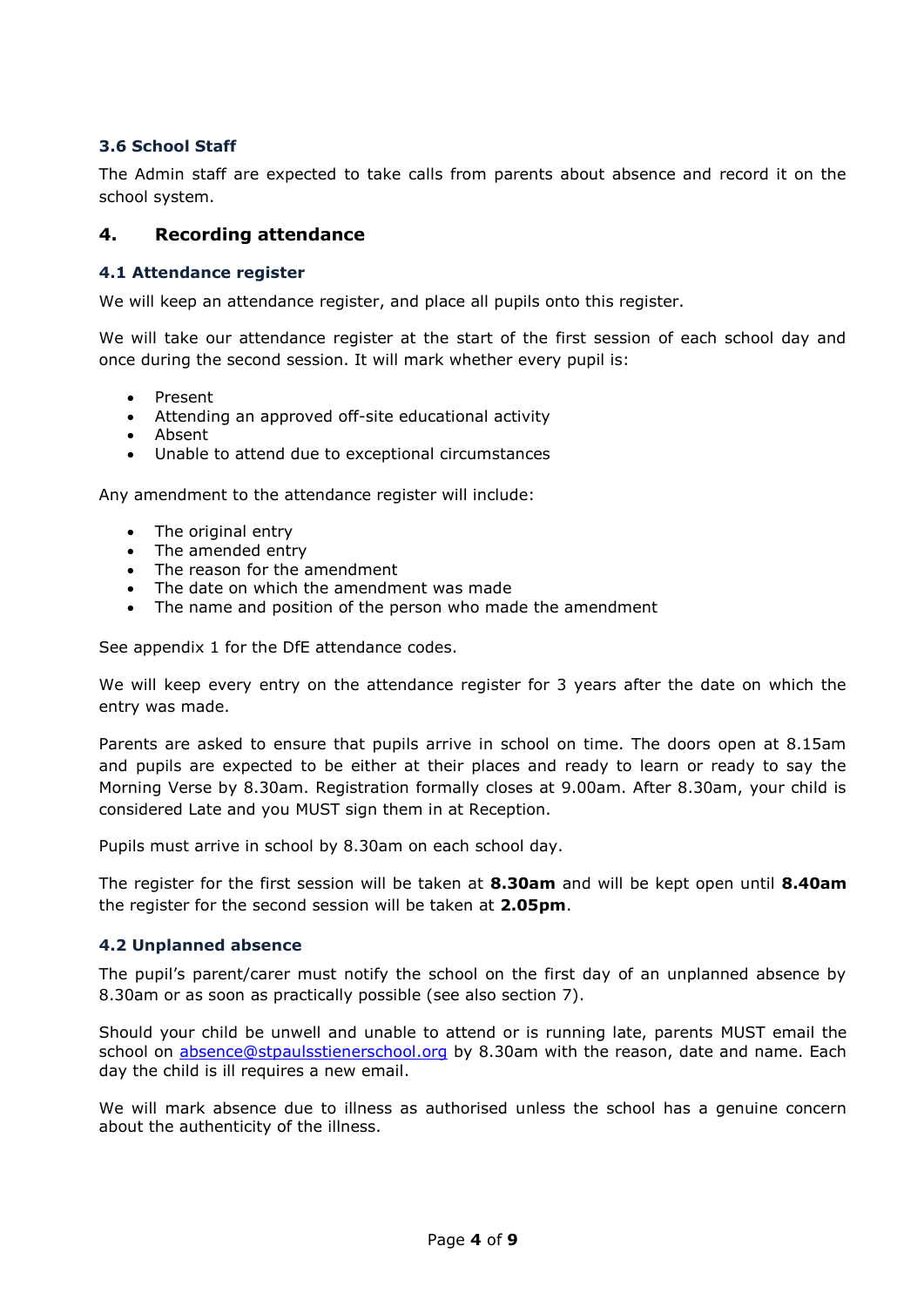If the authenticity of the illness is in doubt, the school may ask the pupil's parent/carer to provide medical evidence, such as a doctor's note, prescription, appointment card or other appropriate form of evidence. We will not ask for medical evidence unnecessarily.

If the school is not satisfied about the authenticity of the illness, the absence will be recorded as unauthorised and parents/carers will be notified of this in advance.

#### **4.3 Planned absence**

Attending a medical or dental appointment will be counted as authorised as long as the pupil's parent/carer notifies the school in advance of the appointment.

Inform the school by emailing [absence@stpaulsstienerschool.org](mailto:absence@stpaulsstienerschool.org)

However, we encourage parents/carers to make medical and dental appointments out of school hours where possible. Where this is not possible, the pupil should be out of school for the minimum amount of time necessary.

The pupil's parent/carer must also apply for other types of term-time absence as far in advance as possible of the requested absence. Go to section 5 to find out which term-time absences the school can authorise.

#### **4.4 Lateness and punctuality**

- A pupil who arrives late but before the register has closed will be marked as late (between 8.40 and 09:00) using the appropriate code (L).
- A pupil who arrives after the register has closed will be marked as absent (after 09:00) using the appropriate code (U).
- Where there are concerns about punctuality, the Class Teacher will make contact with parents/carers. If the concerns persist, the Headteacher or a member of the Safeguarding Team will make contact.

#### **4.5 Following up absence**

Where any child we expect to attend school does not attend, or stops attending, the school will:

- Follow up on their absence with their parent/carer to ascertain the reason by first sending a text. This will then be followed by a phone call or email.
- Ensure proper safeguarding action is taken where necessary
- Identify whether the absence is approved or not
- Identify the correct attendance code to use

#### **4.6 Reporting to parents**

Kindergarten attendance will be reported to parents annually. Classes I - VIII will be reported to parents on a termly basis. Should a child's attendance be of concern, the Class Teacher will contact the parents.

#### <span id="page-4-0"></span>**5. Authorised and unauthorised absence**

#### **5.1 Approval for term-time absence**

The Headteacher will only grant a leave of absence to pupils during term time if they consider there to be 'exceptional circumstances'. A leave of absence is granted at the Headteacher's discretion.

The school considers each application for term-time absence individually, taking into account the specific facts, circumstances and relevant context behind the request.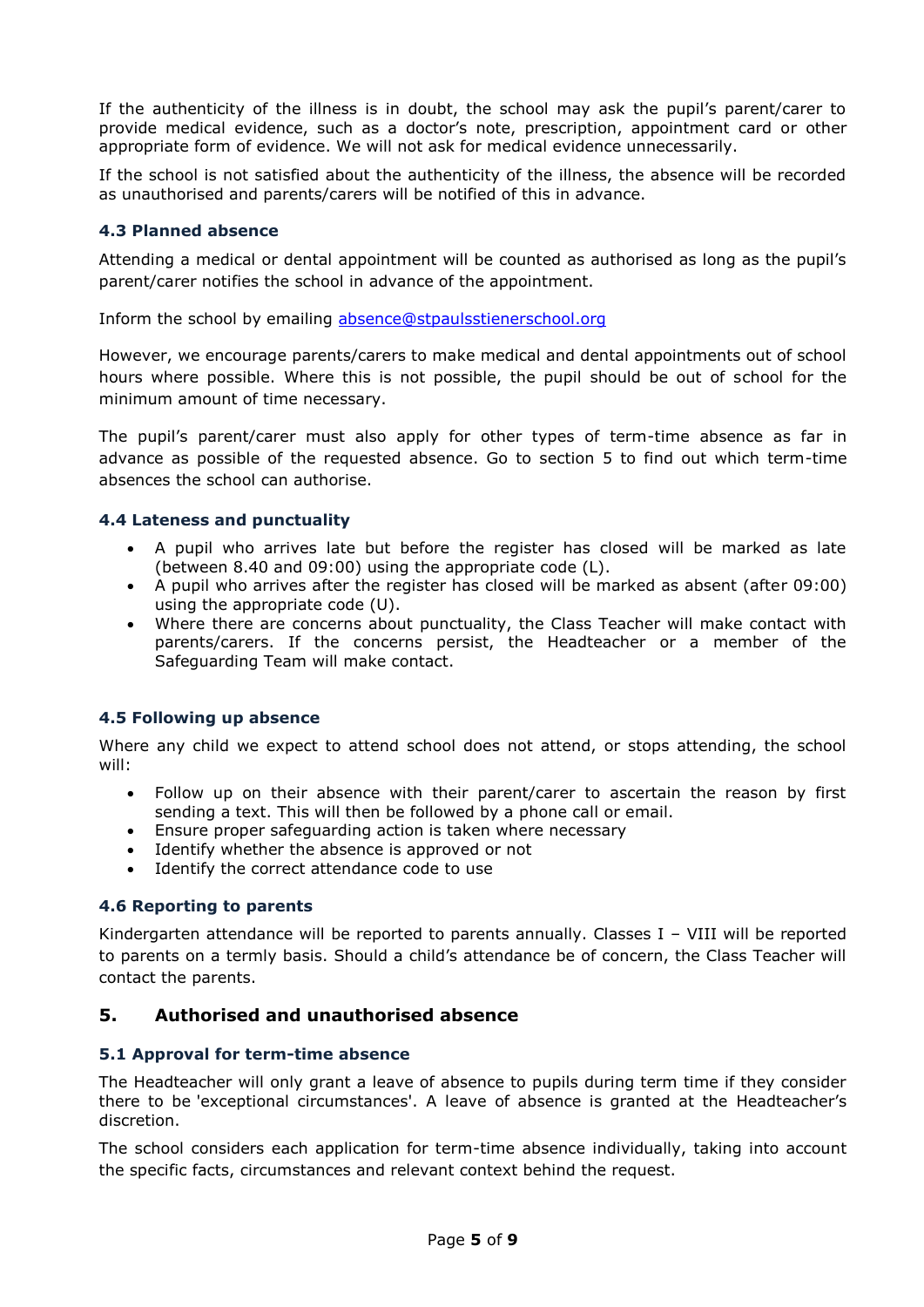Valid reasons for **authorised absence** include:

- Illness and medical/dental appointments (see sections 4.2 and 4.3 for more detail)
- Religious observance where the day is exclusively set apart for religious observance by the religious body to which the pupil's parents belong. If necessary, the school will seek advice from the parents' religious body to confirm whether the day is set apart
- Traveller pupils travelling for occupational purposes this covers Roma, English and Welsh Gypsies, Irish and Scottish Travellers, Showmen (fairground people) and Circus people, Bargees (occupational boat dwellers) and New Travellers. Absence may be authorised only when a Traveller family is known to be travelling for occupational purposes and has agreed this with the school but it is not known whether the pupil is attending educational provision

#### **5.2 Reducing persistent absence**

Children's absence will be monitored on a weekly basis by the class teacher. The registers will be monitored by the Admin manager who will provide data to the Headteacher on a half termly basis. If a pupil's absence goes above 7 days, the class teacher will contact the parents to discuss the reasons for this.

If after contacting parents a child's absence continues to rise, parents will be invited to a meeting to discuss ways of improvement.

The persistent absence threshold is 10%. If a pupil's individual overall absence rate is greater than or equal to 10%, the pupil will be classified as a persistent absentee. In circumstances where the absence rate continues to concern we will seek guidance from Access and Engagement services at our Local Authority (Islington).

In the event of high levels of absenteeism which is considered to be 80% or lower, and in the absence of exceptional circumstances, a decision may be taken by the school that we cannot ensure that we can appropriately educate the pupil, who will then be removed from the school roll.

#### **5.3 Legal sanctions**

The school or local authority can fine parents for the unauthorised absence of their child from school, where the child is of compulsory school age.

If issued with a fine, or penalty notice, each parent must pay  $£60$  within 21 days or  $£120$ within 28 days. The payment must be made directly to the local authority.

Penalty notices can be issued by a headteacher, local authority officer or the police.

The decision on whether or not to issue a penalty notice may take into account:

- The number of unauthorised absences occurring within a rolling academic year
- One-off instances of irregular attendance, such as holidays taken in term time without permission
- Where an excluded pupil is found in a public place during school hours without a justifiable reason

If the payment has not been made after 28 days, the local authority can decide whether to prosecute or withdraw the notice.

#### <span id="page-5-0"></span>**6. Strategies for promoting attendance**

The school will promote good attendance by supporting parents by conveying that absence affects attainment, wellbeing and wider outcomes.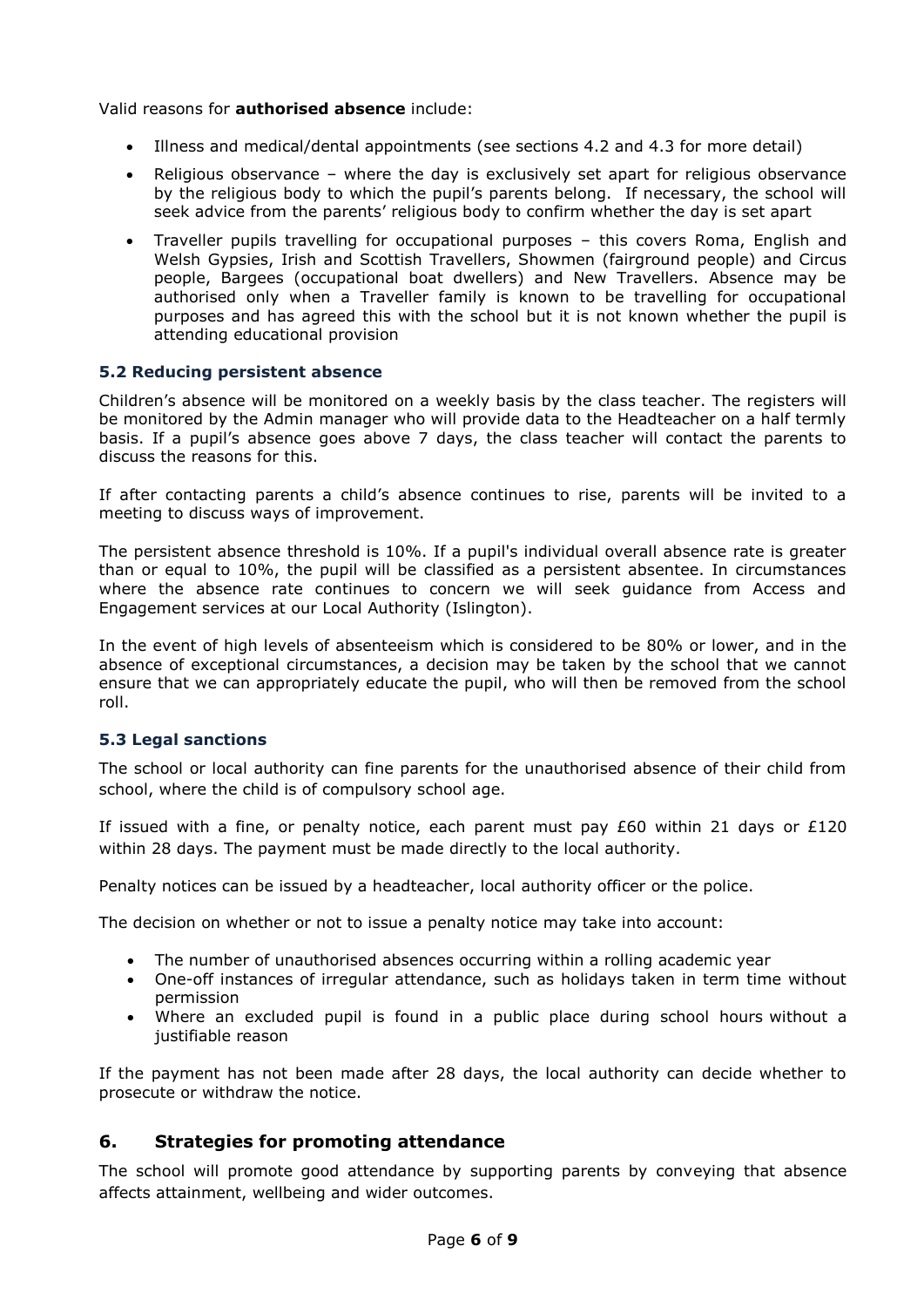Class Teachers, the Monitoring Team and Headteacher and analyse attendance data regularly to allow early intervention to address issues.

Deliver intervention in a targeted way, in response to data or intelligence.

#### <span id="page-6-0"></span>**7. Attendance monitoring**

The Class Teacher at our school monitors pupil absence on a weekly basis in conjunction with the Admin Team.

A pupil's parent/carer is expected to email the school in the morning if their child is going to be absent due to ill health (see section 4.2).

Parent/carer is expected to email the school each day their child is ill.

If a pupil's absence goes above 5 days, the Class teacher will contact the parent/carer of the pupil to discuss the reasons for this and may require

If a pupil's absence continues to rise after contacting their parent/carer, we will consider involving an education welfare officer from the Local Authority.

The persistent absence threshold is 10%. If a pupil's individual overall absence rate is greater than or equal to 10%, the pupil will be classified as a persistent absentee.

The school collects and stores attendance data in a paper register and on our Management Information System (MIS) SIMS. We use this data to:

- Track the attendance of individual pupils
- Identify whether or not there are particular groups of children whose absences may be a cause for concern
- Monitor and evaluate those children identified as being in need of intervention and support

## **8. School Refusers**

In the event of a child becoming a school refuser, the SENCO and the teacher will work with the Parent/Carer to assess the child and ascertain the best strategies for getting the child back into school. At the end of a period of one half term, a formal assessment meeting will be held with the parents (and child if appropriate) to assess the situation and determine an action plan with clear review periods.

In most cases a maximum period of one term will be given to try to resolve the situation, failing which the child may be taken off the school roll.

#### <span id="page-6-1"></span>**9. Monitoring arrangements**

This policy will be reviewed as guidance from the local authority or DfE is updated, and as a minimum every 2 years by the Administration Manager. At every review, the policy will be approved by the Headteacher and Trustee board.

#### <span id="page-6-2"></span>**10. Links with other policies**

This policy links to the following policies:

- Child protection and safeguarding policy
- Behaviour policy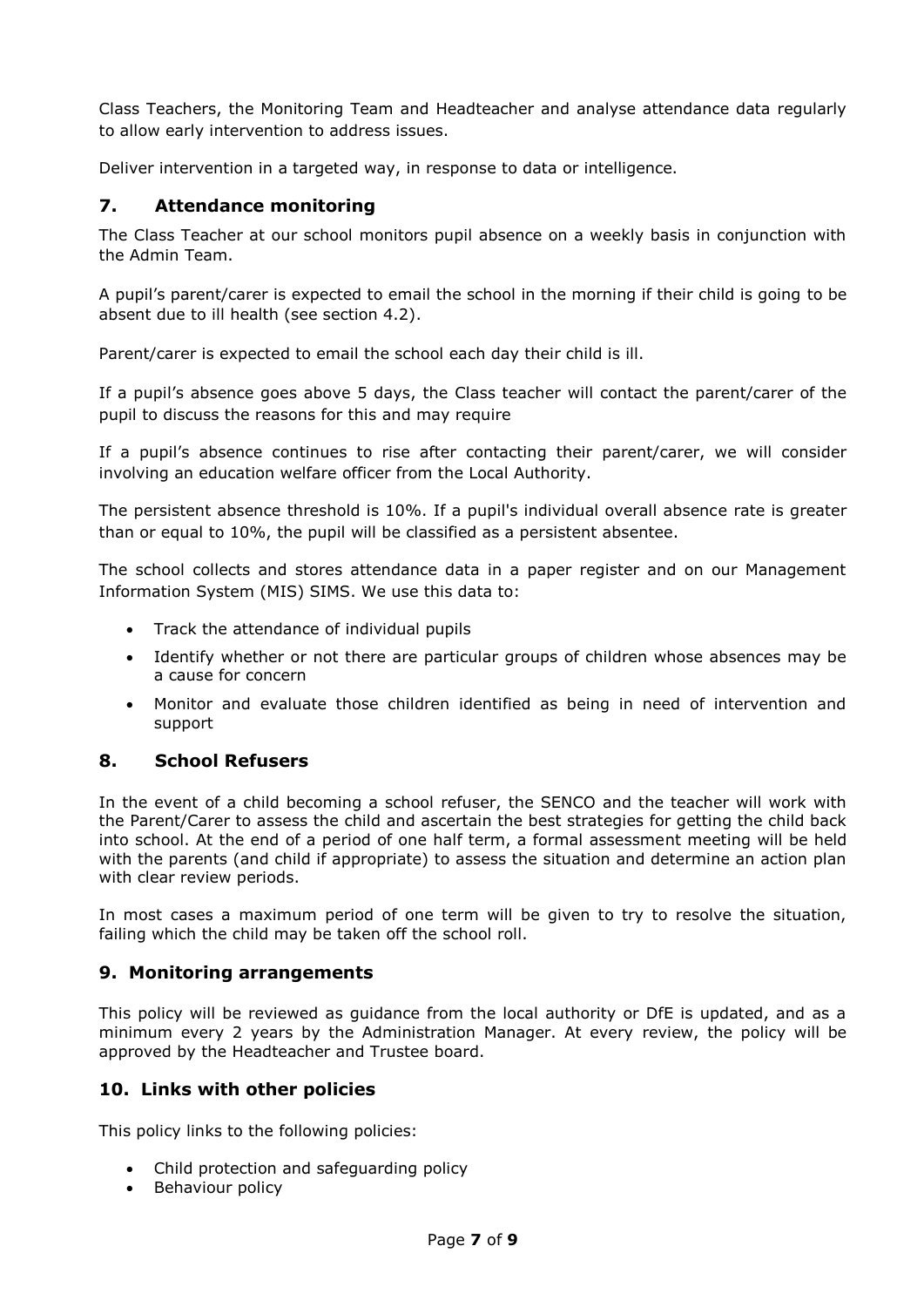# <span id="page-7-0"></span>**Appendix 1: attendance codes**

The following codes are taken from the DfE's guidance on school attendance.

| Code | <b>Definition</b>             | <b>Scenario</b>                                                                    |
|------|-------------------------------|------------------------------------------------------------------------------------|
|      | Present (am)                  | Pupil is present at morning registration                                           |
|      | Present (pm)                  | Pupil is present at afternoon registration                                         |
| L    | Late arrival                  | Pupil arrives late before register has closed                                      |
| B    | Off-site educational activity | Pupil is at a supervised off-site educational<br>activity approved by the school   |
| D    | Dual registered               | Pupil is attending a session at another<br>setting where they are also registered  |
| J    | Interview                     | Pupil has an interview with a prospective<br>employer/educational establishment    |
| P    | Sporting activity             | Pupil is participating in a supervised<br>sporting activity approved by the school |
| v    | Educational trip or visit     | Pupil is on an educational visit/trip<br>organised, or approved, by the school     |
| W    | Work experience               | Pupil is on a work experience placement                                            |

| Code                      | <b>Definition</b>           | <b>Scenario</b>                                                               |  |
|---------------------------|-----------------------------|-------------------------------------------------------------------------------|--|
| <b>Authorised absence</b> |                             |                                                                               |  |
| C                         | Authorised leave of absence | Pupil has been granted a leave of absence<br>due to exceptional circumstances |  |
| Е                         | Excluded                    | Pupil has been excluded but no alternative<br>provision has been made         |  |
| н                         | Authorised holiday          | Pupil has been allowed to go on holiday<br>due to exceptional circumstances   |  |
| I                         | Illness                     | School has been notified that a pupil will<br>be absent due to illness        |  |
| М                         | Medical/dental appointment  | Pupil is at a medical or dental appointment                                   |  |
| R                         | Religious observance        | Pupil is taking part in a day of religious<br>observance                      |  |
| s                         | Study leave                 | Year 11 pupil is on study leave during their<br>public examinations           |  |